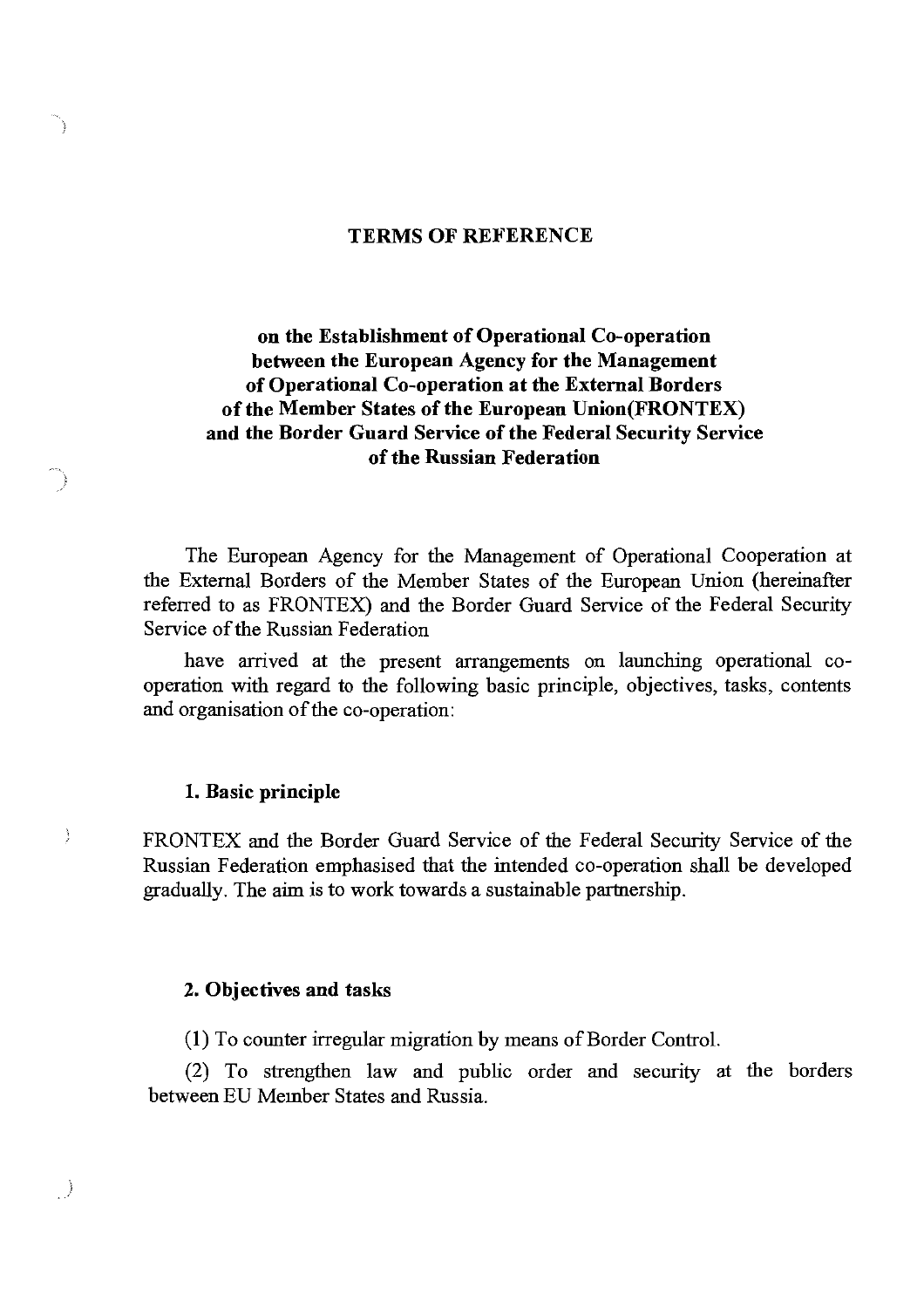#### **3. Contents**

 $\mathbb{Z}^2$ 

 $\sim$ 

 $\overline{\phantom{a}}$ 

(1) Active discussion on development at teclmical level of border procedures, including matters aiming at more efficient border control, best practices, improvement of teclmical equipment and teclmological upgrading at the borders.

(2) Improvement of interaction between command / management structures and units responsible for border control of the national borders between EU Member States and Russia.

(3) Coordination of joint operational measures for maintaining and improving border management between the EU Member States and Russia, elaboration of ideas on teclmical improvement of these measures.

#### **4. Organisation**

(1) A structured dialogue on the operational co-operation in border-related matters shall be maintained between the Executive Director of FRONTEX and the Deputy Head of the Border Guard Service of the Federal Security Service of the Russian Federation.

(2) Daily contact shall be maintained via agreed Points of Contact. When necessary, expert working groups shall be established with a view to considering specific issues and elaborating corresponding recommendations.

(3) The cooperation shall facilitate measures taken by FRONTEX and the Border Guard Service of the Federal Security Service of the Russian Federation.

#### **5. Alterations and Additions**

FRONTEX and the Border Guard Service of the Federal Security Service of the Russian Federation shall introduce alterations and additions into the present document based on their mutual consent.